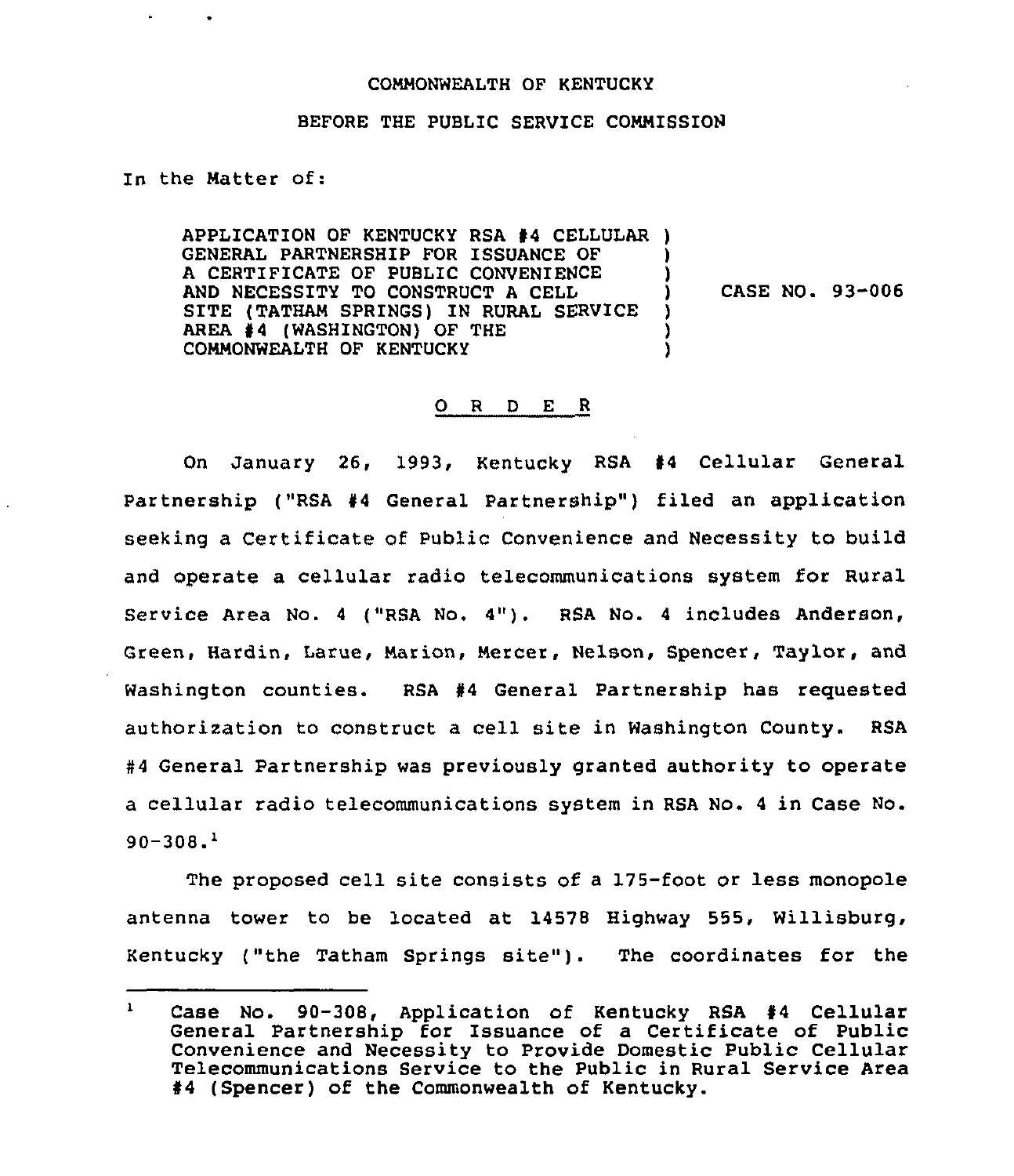Tatham Springs site are North Latitude 37° 52' 10" by West Longitude 85° 09' 29".

RSA 44 General Partnership has provided information regarding the structure of the tower, safety measures, and antenna design criteria for the Tatham Springs cell site. Based upon the application, the tower and foundation design appear to meet the criteria of the Building Officials and Code Administrators International, Inc. National Building Code with reference to earthquakes, winds, and tornadoes.

Pursuant to KRS 100.324(1), the Tatham Springs cell site's construction is exempt trom local soning ordinances. RSA 44 General Partnership has filed an application with and received approval from the Federal Communications Commission. Approvals from the Federal Aviation Administration and the Kentucky Airport Zoning Commission for the construction of the Tatham Springs cell site are not required as the tower height does not exceed <sup>200</sup> feet.

RSA 44 General Partnership has filed notices verifying that each property owner and/or resident within 500 feet of the Tatham Springs cell site has been notified of the pending construction. The notice solicited any comments and informed the property owners and/or residents of their right to intervene. To date, no intervention requests have been received.

Pursuant to KRS 278.280, the Commission is required to determine proper practices to be observed when it finds, upon complaint or on its own motion, that the facilities of any utility subject to its jurisdiction are unreasonable, unsafe, improper, or

 $-2-$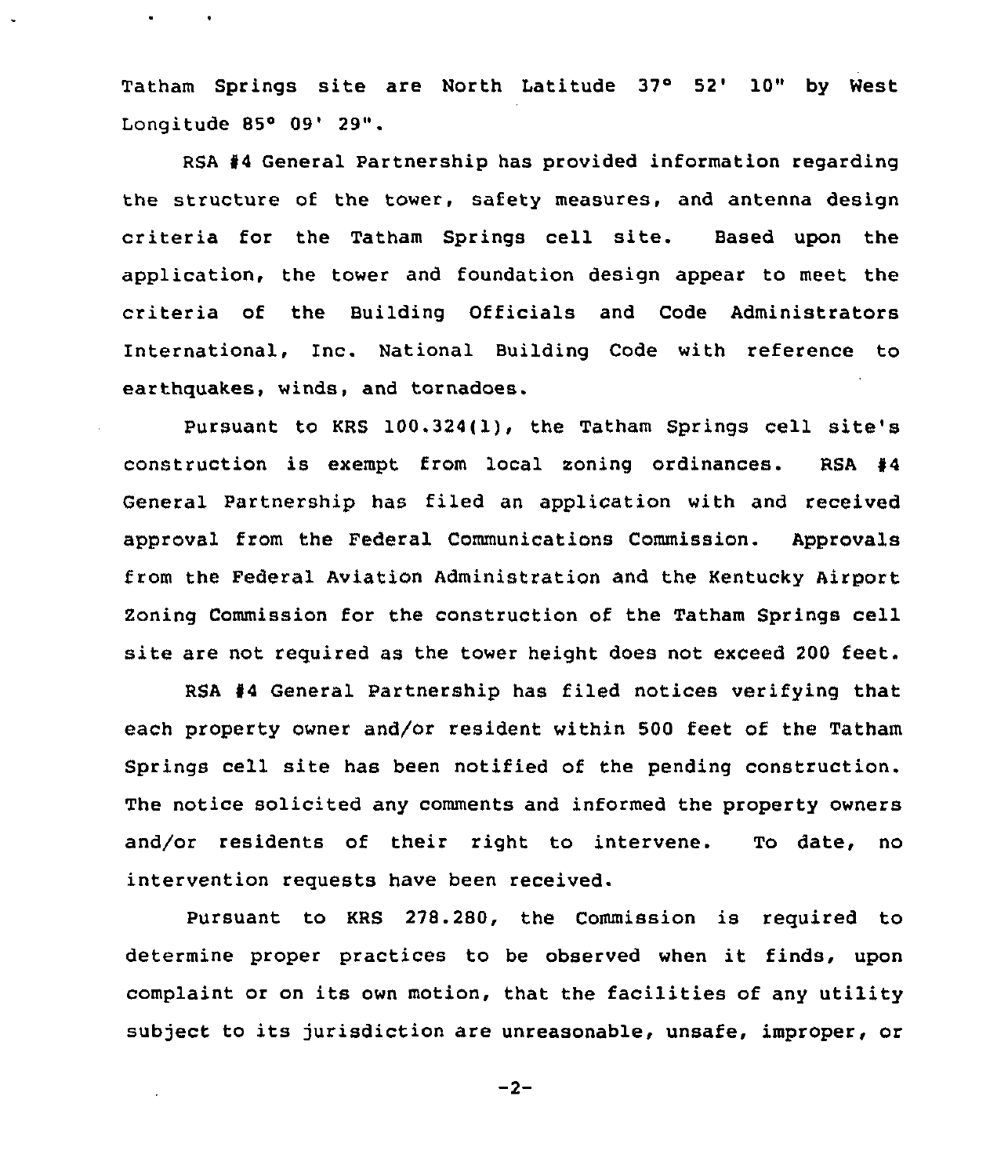insufficient. To assist the Commission in its efforts to comply with this mandate, RSA  $#4$  General Partnership should notify the Commission if it does not use this antenna tower to provide cellular radio telecommunications services in the manner set out in its application and this Order. Upon receipt of such notice, the Commission may, on its own motion, institute proceedings to consider the proper practices, including removal of the unused antenna tower, which should be observed by RSA  $#4$  General Partnership.

The Commission, having considered the evidence of record and being otherwise sufficiently advised, finds that RSA #4 General Partnership should be granted a Certificate of Public Convenience and Necessity to construct and operate the proposed cell site in RSA No. <sup>4</sup> under its previously approved tariff.

IT IS THEREFORE ORDERED that:

**Contractor** 

 $\bullet$ 

1. RSA #4 General Partnership be and it hereby is granted a Certificate of Public Convenience and Necessity to construct and operate the proposed cell site consisting of a monopole not to exceed 175 feet in height to be located at 14578 Highway 555, Willisburg, Washington County, Kentucky. The coordinates for the proposed cell site are North Latitude 37° 52' 10" by West Longitude 85° 09' 29".

2. RSA #4 General Partnership shall immediately notify the Commission in writing, if, after the antenna tower is built and utility service is commenced, the tower is not used for a period of 3 months in the manner authorized by this Order.

 $-3-$